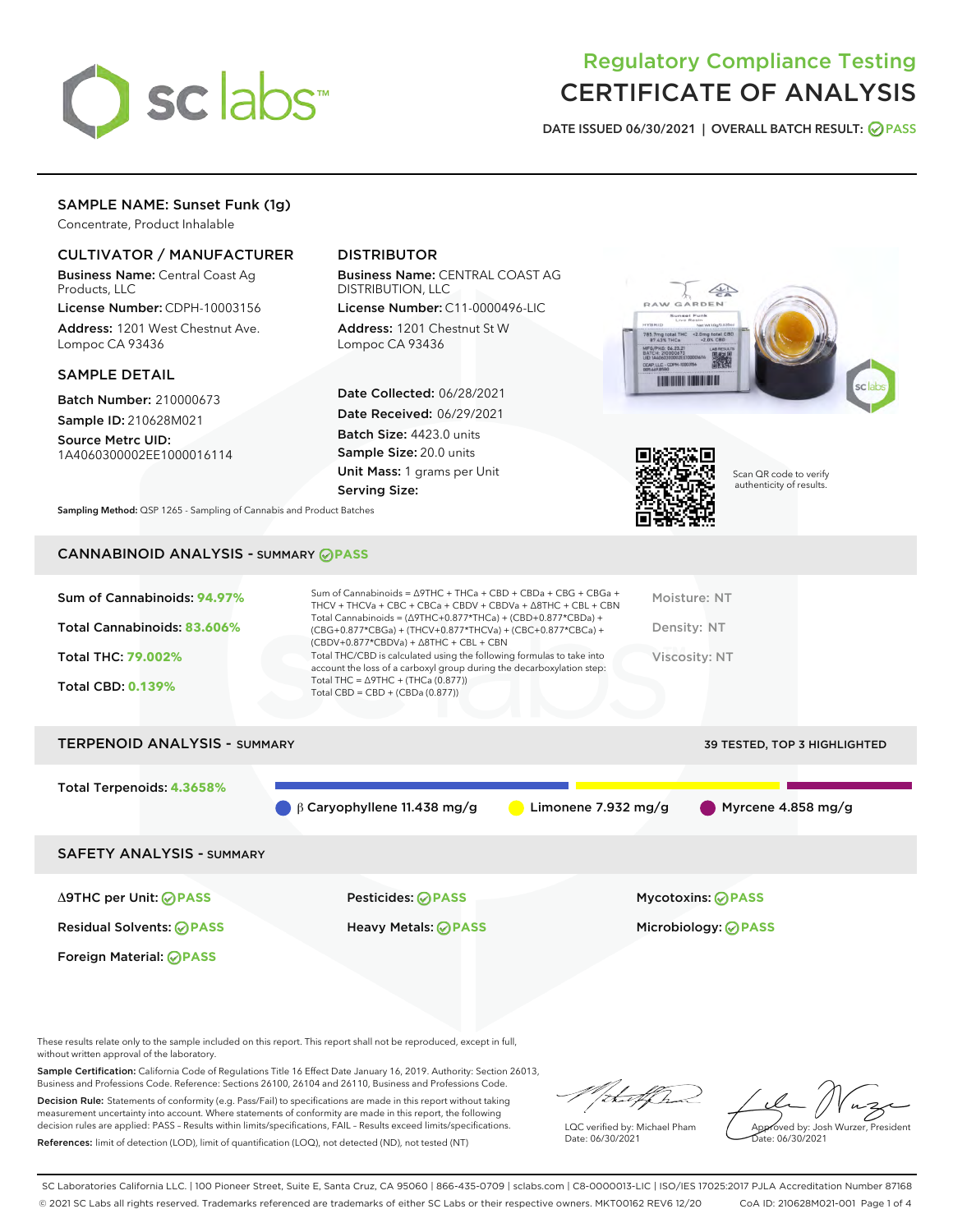



SUNSET FUNK (1G) | DATE ISSUED 06/30/2021 | OVERALL BATCH RESULT: @ PASS

## CANNABINOID TEST RESULTS - 06/30/2021 2 PASS

Tested by high-performance liquid chromatography with diode-array detection (HPLC-DAD). **Method:** QSP 1157 - Analysis of Cannabinoids by HPLC-DAD

## TOTAL CANNABINOIDS: **83.606%**

Total Cannabinoids (Total THC) + (Total CBD) + (Total CBG) + (Total THCV) + (Total CBC) + (Total CBDV) + ∆8THC + CBL + CBN

TOTAL THC: **79.002%** Total THC (∆9THC+0.877\*THCa)

TOTAL CBD: **0.139%**

Total CBD (CBD+0.877\*CBDa)

TOTAL CBG: 2.14% Total CBG (CBG+0.877\*CBGa)

TOTAL THCV: 0.923% Total THCV (THCV+0.877\*THCVa)

TOTAL CBC: 1.402% Total CBC (CBC+0.877\*CBCa)

TOTAL CBDV: ND Total CBDV (CBDV+0.877\*CBDVa)

| <b>COMPOUND</b>  | LOD/LOQ<br>(mg/g)          | <b>MEASUREMENT</b><br><b>UNCERTAINTY</b><br>(mg/g) | <b>RESULT</b><br>(mg/g) | <b>RESULT</b><br>(%) |
|------------------|----------------------------|----------------------------------------------------|-------------------------|----------------------|
| <b>THCa</b>      | 0.05 / 0.14                | ±22.493                                            | 875.20                  | 87.520               |
| <b>A9THC</b>     | 0.06/0.26                  | ±0.773                                             | 22.47                   | 2.247                |
| <b>CBGa</b>      | 0.1 / 0.2                  | ±1.13                                              | 21.6                    | 2.16                 |
| <b>CBCa</b>      | 0.07/0.28                  | ±0.732                                             | 14.96                   | 1.496                |
| <b>THCVa</b>     | 0.07/0.20                  | ±0.502                                             | 10.52                   | 1.052                |
| <b>CBG</b>       | 0.06/0.19                  | ±0.097                                             | 2.46                    | 0.246                |
| <b>CBDa</b>      | 0.02/0.19                  | ±0.046                                             | 1.59                    | 0.159                |
| <b>CBC</b>       | 0.2/0.5                    | ±0.03                                              | 0.9                     | 0.09                 |
| $\triangle$ 8THC | 0.1 / 0.4                  | N/A                                                | <b>ND</b>               | <b>ND</b>            |
| <b>THCV</b>      | 0.1/0.2                    | N/A                                                | <b>ND</b>               | <b>ND</b>            |
| <b>CBD</b>       | 0.07/0.29                  | N/A                                                | <b>ND</b>               | <b>ND</b>            |
| <b>CBDV</b>      | 0.04 / 0.15                | N/A                                                | <b>ND</b>               | <b>ND</b>            |
| <b>CBDVa</b>     | 0.03/0.53                  | N/A                                                | <b>ND</b>               | <b>ND</b>            |
| <b>CBL</b>       | 0.06 / 0.24                | N/A                                                | <b>ND</b>               | <b>ND</b>            |
| <b>CBN</b>       | 0.1/0.3                    | N/A                                                | <b>ND</b>               | <b>ND</b>            |
|                  | <b>SUM OF CANNABINOIDS</b> |                                                    | 949.70 mg/g             | 94.97%               |

#### **UNIT MASS: 1 grams per Unit**

| ∆9THC per Unit                        | 1120 per-package limit     | 22.47 mg/unit<br><b>PASS</b> |
|---------------------------------------|----------------------------|------------------------------|
| <b>Total THC per Unit</b>             |                            | 790.02 mg/unit               |
| <b>CBD per Unit</b>                   |                            | <b>ND</b>                    |
| <b>Total CBD per Unit</b>             |                            | $1.39$ mg/unit               |
| Sum of Cannabinoids<br>per Unit       |                            | 949.70 mg/unit               |
| <b>Total Cannabinoids</b><br>per Unit |                            | 836.06 mg/unit               |
| <b>MOISTURE TEST RESULT</b>           | <b>DENSITY TEST RESULT</b> | <b>VISCOSITY TEST RESULT</b> |

Not Tested

Not Tested

Not Tested

Terpene analysis utilizing gas chromatography-flame ionization detection (GC-FID). **Method:** QSP 1192 - Analysis of Terpenoids by GC-FID

| <b>COMPOUND</b>         | LOD/LOQ<br>(mg/g) | <b>MEASUREMENT</b><br><b>UNCERTAINTY</b><br>(mg/g) | <b>RESULT</b><br>(mg/g)                          | <b>RESULT</b><br>$(\%)$ |
|-------------------------|-------------------|----------------------------------------------------|--------------------------------------------------|-------------------------|
| $\beta$ Caryophyllene   | 0.004 / 0.012     | ±0.4072                                            | 11.438                                           | 1.1438                  |
| Limonene                | 0.005 / 0.016     | ±0.1134                                            | 7.932                                            | 0.7932                  |
| <b>Myrcene</b>          | 0.008 / 0.025     | ±0.0627                                            | 4.858                                            | 0.4858                  |
| Terpinolene             | 0.008 / 0.026     | ±0.0802                                            | 3.914                                            | 0.3914                  |
| $\alpha$ Humulene       | 0.009 / 0.029     | ±0.1191                                            | 3.711                                            | 0.3711                  |
| trans-ß-Farnesene       | 0.008 / 0.025     | ±0.0661                                            | 1.861                                            | 0.1861                  |
| Linalool                | 0.009 / 0.032     | ±0.0646                                            | 1.701                                            | 0.1701                  |
| Fenchol                 | 0.010 / 0.034     | ±0.0529                                            | 1.366                                            | 0.1366                  |
| <b>Terpineol</b>        | 0.016 / 0.055     | ±0.0771                                            | 1.256                                            | 0.1256                  |
| $\alpha$ Bisabolol      | 0.008 / 0.026     | ±0.0646                                            | 1.210                                            | 0.1210                  |
| $\beta$ Pinene          | 0.004 / 0.014     | ±0.0107                                            | 0.930                                            | 0.0930                  |
| Nerolidol               | 0.009 / 0.028     | ±0.0574                                            | 0.912                                            | 0.0912                  |
| Ocimene                 | 0.011 / 0.038     | ±0.0187                                            | 0.583                                            | 0.0583                  |
| Caryophyllene<br>Oxide  | 0.010 / 0.033     | ±0.0216                                            | 0.469                                            | 0.0469                  |
| $\alpha$ Pinene         | 0.005 / 0.017     | ±0.0034                                            | 0.399                                            | 0.0399                  |
| <b>Borneol</b>          | 0.005 / 0.016     | ±0.0131                                            | 0.313                                            | 0.0313                  |
| Valencene               | 0.009 / 0.030     | ±0.0111                                            | 0.161                                            | 0.0161                  |
| Guaiol                  | 0.009 / 0.030     | ±0.0067                                            | 0.143                                            | 0.0143                  |
| Camphene                | 0.005 / 0.015     | ±0.0011                                            | 0.097                                            | 0.0097                  |
| $\alpha$ Phellandrene   | 0.006 / 0.020     | ±0.0013                                            | 0.093                                            | 0.0093                  |
| 3 Carene                | 0.005 / 0.018     | ±0.0012                                            | 0.081                                            | 0.0081                  |
| $\alpha$ Terpinene      | 0.005 / 0.017     | ±0.0011                                            | 0.074                                            | 0.0074                  |
| Fenchone                | 0.009 / 0.028     | ±0.0017                                            | 0.058                                            | 0.0058                  |
| $\gamma$ Terpinene      | 0.006 / 0.018     | ±0.0010                                            | 0.056                                            | 0.0056                  |
| Sabinene Hydrate        | 0.006 / 0.022     | ±0.0016                                            | 0.042                                            | 0.0042                  |
| Eucalyptol              | 0.006 / 0.018     | N/A                                                | <loq< th=""><th><loq< th=""></loq<></th></loq<>  | <loq< th=""></loq<>     |
| <b>Geranyl Acetate</b>  | 0.004 / 0.014     | N/A                                                | <loq< th=""><th><math>&lt;</math>LOQ</th></loq<> | $<$ LOQ                 |
| Sabinene                | 0.004 / 0.014     | N/A                                                | <b>ND</b>                                        | <b>ND</b>               |
| p-Cymene                | 0.005 / 0.016     | N/A                                                | ND                                               | <b>ND</b>               |
| (-)-Isopulegol          | 0.005 / 0.016     | N/A                                                | ND                                               | ND                      |
| Camphor                 | 0.006 / 0.019     | N/A                                                | ND                                               | ND                      |
| Isoborneol              | 0.004 / 0.012     | N/A                                                | ND                                               | ND                      |
| Menthol                 | 0.008 / 0.025     | N/A                                                | ND                                               | ND                      |
| Nerol                   | 0.003 / 0.011     | N/A                                                | ND                                               | ND                      |
| Citronellol             | 0.003 / 0.010     | N/A                                                | ND                                               | ND                      |
| $R-(+)$ -Pulegone       | 0.003 / 0.011     | N/A                                                | ND                                               | ND                      |
| Geraniol                | 0.002 / 0.007     | N/A                                                | <b>ND</b>                                        | ND                      |
| $\alpha$ Cedrene        | 0.005 / 0.016     | N/A                                                | ND                                               | ND                      |
| Cedrol                  | 0.008 / 0.027     | N/A                                                | <b>ND</b>                                        | ND                      |
| <b>TOTAL TERPENOIDS</b> |                   |                                                    | 43.658 mg/g                                      | 4.3658%                 |

SC Laboratories California LLC. | 100 Pioneer Street, Suite E, Santa Cruz, CA 95060 | 866-435-0709 | sclabs.com | C8-0000013-LIC | ISO/IES 17025:2017 PJLA Accreditation Number 87168 © 2021 SC Labs all rights reserved. Trademarks referenced are trademarks of either SC Labs or their respective owners. MKT00162 REV6 12/20 CoA ID: 210628M021-001 Page 2 of 4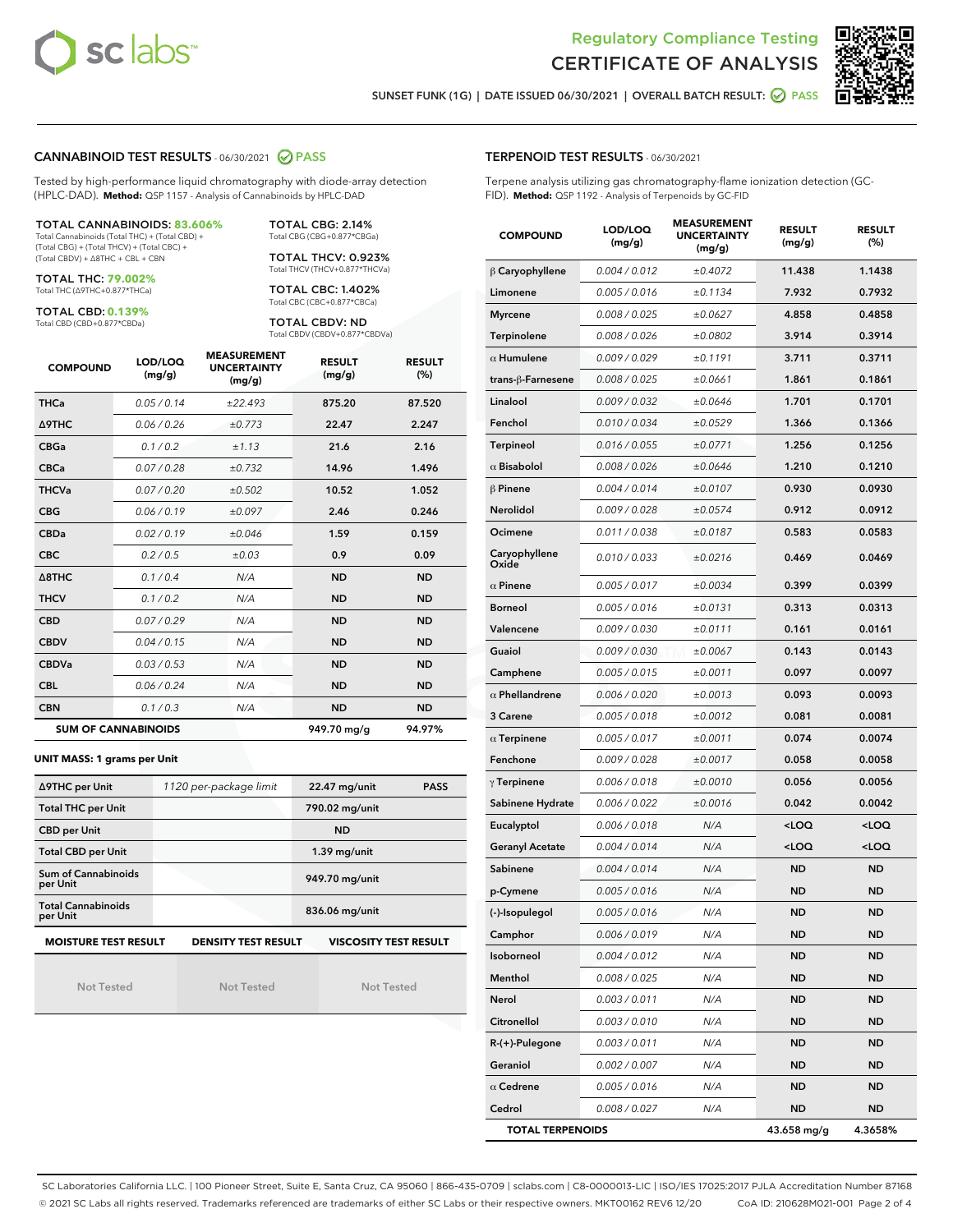



SUNSET FUNK (1G) | DATE ISSUED 06/30/2021 | OVERALL BATCH RESULT:  $\bigcirc$  PASS

## CATEGORY 1 PESTICIDE TEST RESULTS - 06/29/2021 2 PASS

Pesticide and plant growth regulator analysis utilizing high-performance liquid chromatography-mass spectrometry (HPLC-MS) or gas chromatography-mass spectrometry (GC-MS). \*GC-MS utilized where indicated. **Method:** QSP 1212 - Analysis of Pesticides and Mycotoxins by LC-MS or QSP 1213 - Analysis of Pesticides by GC-MS

| <b>COMPOUND</b>             | LOD/LOQ<br>$(\mu g/g)$ | <b>ACTION</b><br><b>LIMIT</b><br>$(\mu g/g)$ | <b>MEASUREMENT</b><br><b>UNCERTAINTY</b><br>$(\mu g/g)$ | <b>RESULT</b><br>$(\mu g/g)$ | <b>RESULT</b> |
|-----------------------------|------------------------|----------------------------------------------|---------------------------------------------------------|------------------------------|---------------|
| Aldicarb                    | 0.03 / 0.08            | $\geq$ LOD                                   | N/A                                                     | <b>ND</b>                    | <b>PASS</b>   |
| Carbofuran                  | 0.02/0.05              | $>$ LOD                                      | N/A                                                     | <b>ND</b>                    | <b>PASS</b>   |
| Chlordane*                  | 0.03 / 0.08            | $\ge$ LOD                                    | N/A                                                     | <b>ND</b>                    | <b>PASS</b>   |
| Chlorfenapyr*               | 0.03/0.10              | $>$ LOD                                      | N/A                                                     | <b>ND</b>                    | <b>PASS</b>   |
| Chlorpyrifos                | 0.02 / 0.06            | $\ge$ LOD                                    | N/A                                                     | <b>ND</b>                    | <b>PASS</b>   |
| Coumaphos                   | 0.02 / 0.07            | $\ge$ LOD                                    | N/A                                                     | <b>ND</b>                    | <b>PASS</b>   |
| Daminozide                  | 0.02 / 0.07            | $\ge$ LOD                                    | N/A                                                     | <b>ND</b>                    | <b>PASS</b>   |
| <b>DDVP</b><br>(Dichlorvos) | 0.03/0.09              | $\ge$ LOD                                    | N/A                                                     | <b>ND</b>                    | <b>PASS</b>   |
| Dimethoate                  | 0.03/0.08              | $>$ LOD                                      | N/A                                                     | <b>ND</b>                    | <b>PASS</b>   |
| Ethoprop(hos)               | 0.03/0.10              | $\ge$ LOD                                    | N/A                                                     | <b>ND</b>                    | <b>PASS</b>   |
| Etofenprox                  | 0.02 / 0.06            | $\ge$ LOD                                    | N/A                                                     | <b>ND</b>                    | <b>PASS</b>   |
| Fenoxycarb                  | 0.03 / 0.08            | $\ge$ LOD                                    | N/A                                                     | <b>ND</b>                    | <b>PASS</b>   |
| Fipronil                    | 0.03/0.08              | $>$ LOD                                      | N/A                                                     | <b>ND</b>                    | <b>PASS</b>   |
| Imazalil                    | 0.02 / 0.06            | $\ge$ LOD                                    | N/A                                                     | <b>ND</b>                    | <b>PASS</b>   |
| <b>Methiocarb</b>           | 0.02 / 0.07            | $\ge$ LOD                                    | N/A                                                     | <b>ND</b>                    | <b>PASS</b>   |
| Methyl<br>parathion         | 0.03/0.10              | $\ge$ LOD                                    | N/A                                                     | <b>ND</b>                    | <b>PASS</b>   |
| <b>Mevinphos</b>            | 0.03/0.09              | $>$ LOD                                      | N/A                                                     | <b>ND</b>                    | <b>PASS</b>   |
| Paclobutrazol               | 0.02 / 0.05            | $\ge$ LOD                                    | N/A                                                     | <b>ND</b>                    | <b>PASS</b>   |
| Propoxur                    | 0.03/0.09              | $\ge$ LOD                                    | N/A                                                     | <b>ND</b>                    | <b>PASS</b>   |
| Spiroxamine                 | 0.03 / 0.08            | $\ge$ LOD                                    | N/A                                                     | <b>ND</b>                    | <b>PASS</b>   |
| Thiacloprid                 | 0.03/0.10              | $\ge$ LOD                                    | N/A                                                     | <b>ND</b>                    | <b>PASS</b>   |

## CATEGORY 2 PESTICIDE TEST RESULTS - 06/29/2021 @ PASS

| <b>COMPOUND</b>          | LOD/LOO<br>$(\mu g/g)$ | <b>ACTION</b><br>LIMIT<br>$(\mu g/g)$ | <b>MEASUREMENT</b><br><b>UNCERTAINTY</b><br>$(\mu g/g)$ | <b>RESULT</b><br>$(\mu g/g)$ | <b>RESULT</b> |  |
|--------------------------|------------------------|---------------------------------------|---------------------------------------------------------|------------------------------|---------------|--|
| Abamectin                | 0.03/0.10              | 0.1                                   | N/A                                                     | <b>ND</b>                    | <b>PASS</b>   |  |
| Acephate                 | 0.02/0.07              | 0.1                                   | N/A                                                     | <b>ND</b>                    | <b>PASS</b>   |  |
| Acequinocyl              | 0.02/0.07              | 0.1                                   | N/A                                                     | <b>ND</b>                    | <b>PASS</b>   |  |
| Acetamiprid              | 0.02 / 0.05            | 0.1                                   | N/A                                                     | <b>ND</b>                    | <b>PASS</b>   |  |
| Azoxystrobin             | 0.02/0.07              | 0.1                                   | N/A                                                     | <b>ND</b>                    | <b>PASS</b>   |  |
| <b>Bifenazate</b>        | 0.01 / 0.04            | 0.1                                   | N/A                                                     | <b>ND</b>                    | <b>PASS</b>   |  |
| <b>Bifenthrin</b>        | 0.02 / 0.05            | 3                                     | N/A                                                     | <b>ND</b>                    | <b>PASS</b>   |  |
| <b>Boscalid</b>          | 0.03/0.09              | 0.1                                   | N/A                                                     | <b>ND</b>                    | <b>PASS</b>   |  |
| Captan                   | 0.19/0.57              | 0.7                                   | N/A                                                     | <b>ND</b>                    | <b>PASS</b>   |  |
| Carbaryl                 | 0.02/0.06              | 0.5                                   | N/A                                                     | <b>ND</b>                    | <b>PASS</b>   |  |
| Chlorantranilip-<br>role | 0.04/0.12              | 10                                    | N/A                                                     | <b>ND</b>                    | <b>PASS</b>   |  |
| Clofentezine             | 0.03/0.09              | 0.1                                   | N/A                                                     | <b>ND</b>                    | <b>PASS</b>   |  |

| <b>CATEGORY 2 PESTICIDE TEST RESULTS</b> - 06/29/2021 continued |
|-----------------------------------------------------------------|
|-----------------------------------------------------------------|

| <b>COMPOUND</b>               | LOD/LOQ<br>(µg/g) | <b>ACTION</b><br><b>LIMIT</b><br>(µg/g) | <b>MEASUREMENT</b><br><b>UNCERTAINTY</b><br>(µg/g) | <b>RESULT</b><br>(µg/g) | <b>RESULT</b> |
|-------------------------------|-------------------|-----------------------------------------|----------------------------------------------------|-------------------------|---------------|
| Cyfluthrin                    | 0.12 / 0.38       | $\overline{c}$                          | N/A                                                | <b>ND</b>               | <b>PASS</b>   |
| Cypermethrin                  | 0.11/0.32         | 1                                       | N/A                                                | <b>ND</b>               | <b>PASS</b>   |
| Diazinon                      | 0.02 / 0.05       | 0.1                                     | N/A                                                | <b>ND</b>               | <b>PASS</b>   |
| Dimethomorph                  | 0.03 / 0.09       | 2                                       | N/A                                                | <b>ND</b>               | <b>PASS</b>   |
| Etoxazole                     | 0.02 / 0.06       | 0.1                                     | N/A                                                | <b>ND</b>               | <b>PASS</b>   |
| Fenhexamid                    | 0.03 / 0.09       | 0.1                                     | N/A                                                | <b>ND</b>               | <b>PASS</b>   |
| Fenpyroximate                 | 0.02 / 0.06       | 0.1                                     | N/A                                                | <b>ND</b>               | <b>PASS</b>   |
| Flonicamid                    | 0.03 / 0.10       | 0.1                                     | N/A                                                | <b>ND</b>               | <b>PASS</b>   |
| Fludioxonil                   | 0.03 / 0.10       | 0.1                                     | N/A                                                | <b>ND</b>               | <b>PASS</b>   |
| Hexythiazox                   | 0.02 / 0.07       | 0.1                                     | N/A                                                | <b>ND</b>               | <b>PASS</b>   |
| Imidacloprid                  | 0.04 / 0.11       | 5                                       | N/A                                                | <b>ND</b>               | <b>PASS</b>   |
| Kresoxim-methyl               | 0.02 / 0.07       | 0.1                                     | N/A                                                | <b>ND</b>               | <b>PASS</b>   |
| Malathion                     | 0.03 / 0.09       | 0.5                                     | N/A                                                | <b>ND</b>               | <b>PASS</b>   |
| Metalaxyl                     | 0.02 / 0.07       | 2                                       | N/A                                                | <b>ND</b>               | <b>PASS</b>   |
| Methomyl                      | 0.03 / 0.10       | $\mathcal{I}$                           | N/A                                                | <b>ND</b>               | <b>PASS</b>   |
| Myclobutanil                  | 0.03 / 0.09       | 0.1                                     | N/A                                                | <b>ND</b>               | <b>PASS</b>   |
| Naled                         | 0.02 / 0.07       | 0.1                                     | N/A                                                | <b>ND</b>               | <b>PASS</b>   |
| Oxamyl                        | 0.04 / 0.11       | 0.5                                     | N/A                                                | <b>ND</b>               | <b>PASS</b>   |
| Pentachloronitro-<br>benzene* | 0.03 / 0.09       | 0.1                                     | N/A                                                | <b>ND</b>               | <b>PASS</b>   |
| Permethrin                    | 0.04 / 0.12       | 0.5                                     | N/A                                                | <b>ND</b>               | <b>PASS</b>   |
| Phosmet                       | 0.03 / 0.10       | 0.1                                     | N/A                                                | <b>ND</b>               | <b>PASS</b>   |
| Piperonylbu-<br>toxide        | 0.02 / 0.07       | 3                                       | N/A                                                | <b>ND</b>               | <b>PASS</b>   |
| Prallethrin                   | 0.03 / 0.08       | 0.1                                     | N/A                                                | <b>ND</b>               | <b>PASS</b>   |
| Propiconazole                 | 0.02 / 0.07       | 0.1                                     | N/A                                                | <b>ND</b>               | <b>PASS</b>   |
| Pyrethrins                    | 0.04 / 0.12       | 0.5                                     | N/A                                                | <b>ND</b>               | <b>PASS</b>   |
| Pyridaben                     | 0.02 / 0.07       | 0.1                                     | N/A                                                | <b>ND</b>               | <b>PASS</b>   |
| Spinetoram                    | 0.02 / 0.07       | 0.1                                     | N/A                                                | <b>ND</b>               | <b>PASS</b>   |
| Spinosad                      | 0.02 / 0.07       | 0.1                                     | N/A                                                | <b>ND</b>               | <b>PASS</b>   |
| Spiromesifen                  | 0.02 / 0.05       | 0.1                                     | N/A                                                | <b>ND</b>               | <b>PASS</b>   |
| Spirotetramat                 | 0.02 / 0.06       | 0.1                                     | N/A                                                | ND                      | <b>PASS</b>   |
| Tebuconazole                  | 0.02 / 0.07       | 0.1                                     | N/A                                                | <b>ND</b>               | <b>PASS</b>   |
| Thiamethoxam                  | 0.03 / 0.10       | 5                                       | N/A                                                | <b>ND</b>               | <b>PASS</b>   |
| Trifloxystrobin               | 0.03 / 0.08       | 0.1                                     | N/A                                                | <b>ND</b>               | <b>PASS</b>   |

SC Laboratories California LLC. | 100 Pioneer Street, Suite E, Santa Cruz, CA 95060 | 866-435-0709 | sclabs.com | C8-0000013-LIC | ISO/IES 17025:2017 PJLA Accreditation Number 87168 © 2021 SC Labs all rights reserved. Trademarks referenced are trademarks of either SC Labs or their respective owners. MKT00162 REV6 12/20 CoA ID: 210628M021-001 Page 3 of 4